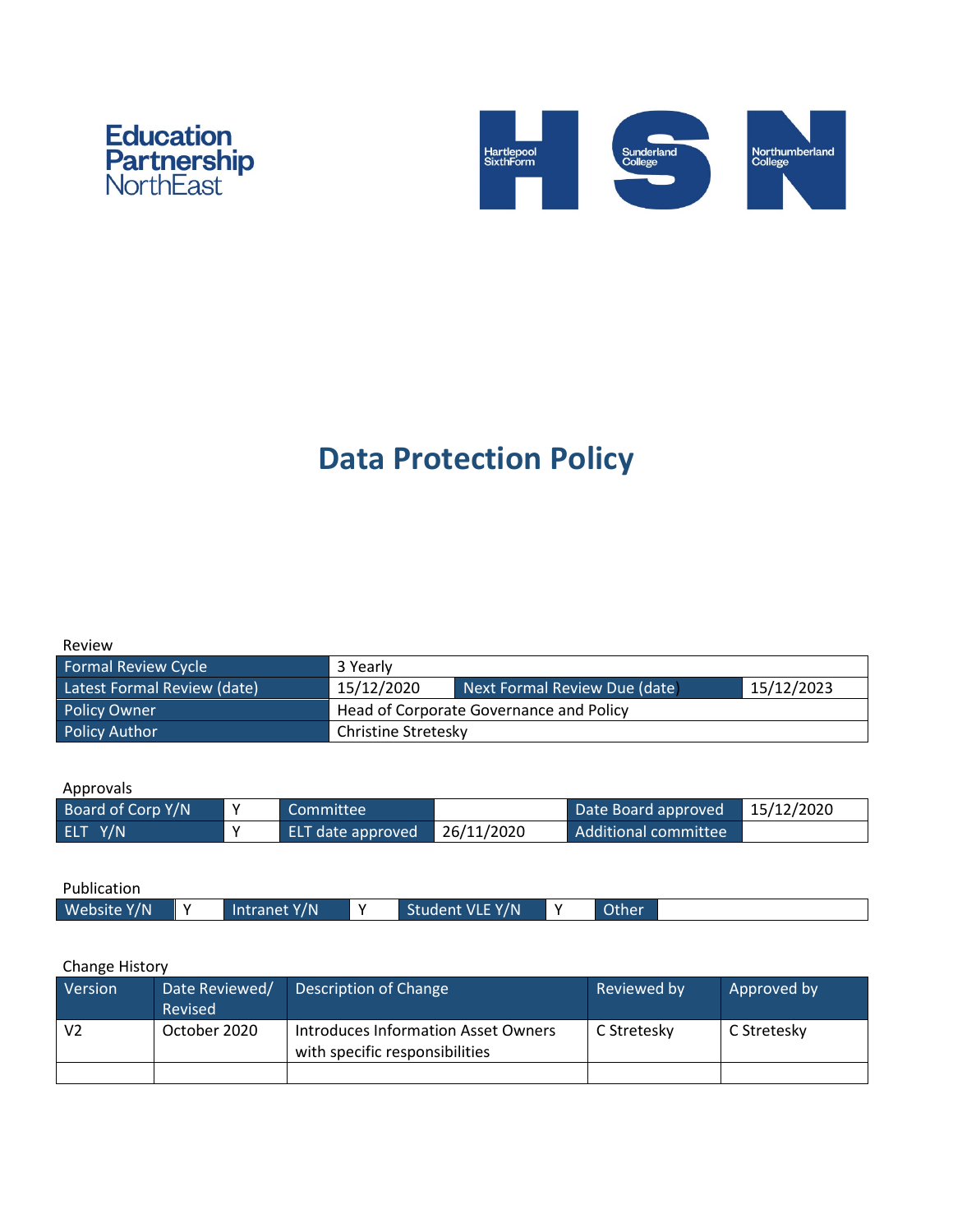# Data Protection Policy

#### **1. Policy Statement**

- 1.1. This policy is a policy of the City of Sunderland College, trading as Education Partnership North East (which includes Sunderland College, Hartlepool Sixth Form College and Northumberland College). These colleges will be referred to as "the College" throughout this document.
- 1.2. As an organisation that collects, uses and stores Personal Data about its learners, employees, partners, suppliers, volunteers, parents and visitors, the College recognises that having controls around the collection, use, retention and destruction of Personal Data is important to comply with the College's obligations under Data Protection Laws and in particular its obligations under Article 5 of GDPR.
- 1.3. The College processes Personal Data both as a Data Controller and as a Data Processor. For all government funded activity undertaken, the College is a Data Processor for the ESFA who is the Data Controller. The College is the Data Controller for all other activity such as employment records, marketing activity and non-government funded student activity.
- 1.4. The College understands it acts as data steward for the data it processes and is committed to compliance with the Data Protection Legislation, and specifically with General Data Protection Regulations (GDPR), ensuring that personal information is collected and used fairly, stored safely, and not disclosed to any other person or organisation unlawfully.
- 1.5. The Data Protection Registration Number for City of Sunderland College is Z7456751. The College's entry on the register can be viewed a[t https://ico.org.uk/about-the-ico/what-we-do/register-of-fee-payers/](https://ico.org.uk/about-the-ico/what-we-do/register-of-fee-payers/)

## **2. Scope**

- 2.1. This Policy applies to all parts of the City of Sunderland College ('the College'), as a single organisation ('Data Controller'). It is important to note, that while City of Sunderland College trades as four entities (Education Partnership NE, Sunderland College, Hartlepool Sixth Form and Northumberland College), it is a single legal entity and a single Data Controller.
- 2.2. This Policy applies to all staff acting in their official capacity as an employee of the College. In this policy, the term 'staff' means anyone working in any context within the College at whatever level or grade and whether permanent, fixed term or temporary, including but not limited to employees, workers, trainees, interns, seconded staff, agency staff, governors, and volunteers.
- 2.3. This Policy applies to all students and apprentices when processing Personal Data on behalf of the College or in relation to their Personal Data.

## **3. Aims of the Policy/Underpinning Principles**

3.1. The College adopts the principles outlined within GDPR and has systems and processes in place to ensure compliance with these.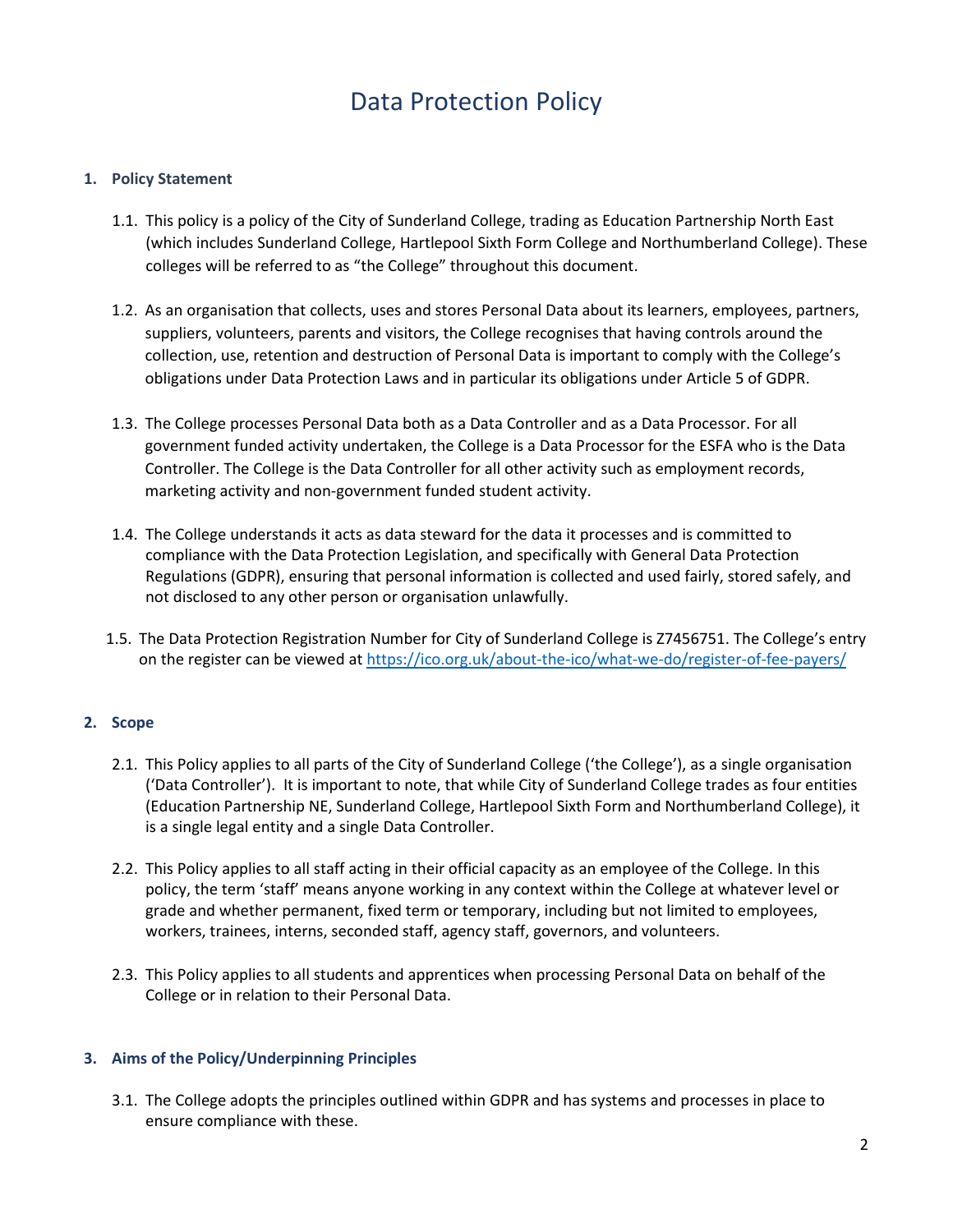- 3.2. It is the aim of this Policy to ensure that Personal Data is:
	- 3.2.1. Processed lawfully, fairly and in a transparent manner in relation to individuals.
	- 3.2.2. Collected for specified, explicit and legitimate purposes and not further processed in a manner that is incompatible with those purposes; further processing for archiving purposes in the public interest, scientific or historical research purposes or statistical purposes shall not be considered to be incompatible with the initial purposes.
	- 3.2.3. Adequate, relevant and limited to what is necessary in relation to the purposes for which they are processed.
	- 3.2.4. Accurate and, where necessary, kept up to date; every reasonable step must be taken to ensure that Personal Data that are inaccurate, having regard to the purposes for which they are processed, are erased or rectified without delay.
	- 3.2.5. Kept in a form which permits identification of Data Subjects for no longer than is necessary for the purposes for which the Personal Data are processed; Personal Data may be stored for longer periods insofar as the Personal Data will be processed solely for archiving purposes in the public interest, scientific or historical research purposes or statistical purposes subject to implementation of the appropriate technical and organisational measures required by the GDPR in order to safeguard the rights and freedoms of individuals.
	- 3.2.6. Processed in a manner that ensures appropriate security of the Personal Data, including protection against unauthorised or unlawful processing and against accidental loss, destruction or damage, using appropriate technical or organisational measures.
- 3.3. The Lawful Bases upon which the College relies for its processing of Personal Data are primarily:
	- 3.3.1. Contract: the processing is necessary for a contract we have with the individual, or because they have asked us to take specific steps before entering into a contract.
	- 3.3.2. Legitimate interests: the processing is necessary for your legitimate interests or the legitimate interests of a third party unless there is a good reason to protect the individual's Personal Data which overrides those legitimate interests.
	- 3.3.3. Public task: The processing is necessary for the College to carry out its official functions.
	- 3.3.4. In some circumstances, consent may be requested from data subjects.
- 3.4. The College values diversity and inclusion and is committed to promoting equal opportunities and eliminating discrimination. Therefore, everyone will apply and administer this policy fairly and consistently to ensure that there is no discrimination on the grounds of age, disability, gender reassignment, marital and civil partnership status, pregnancy and maternity, race, religion or belief, sex, sexual orientation, persons in care and care leavers, carers and care givers, young parents, youth offenders, and those receiving free school meals.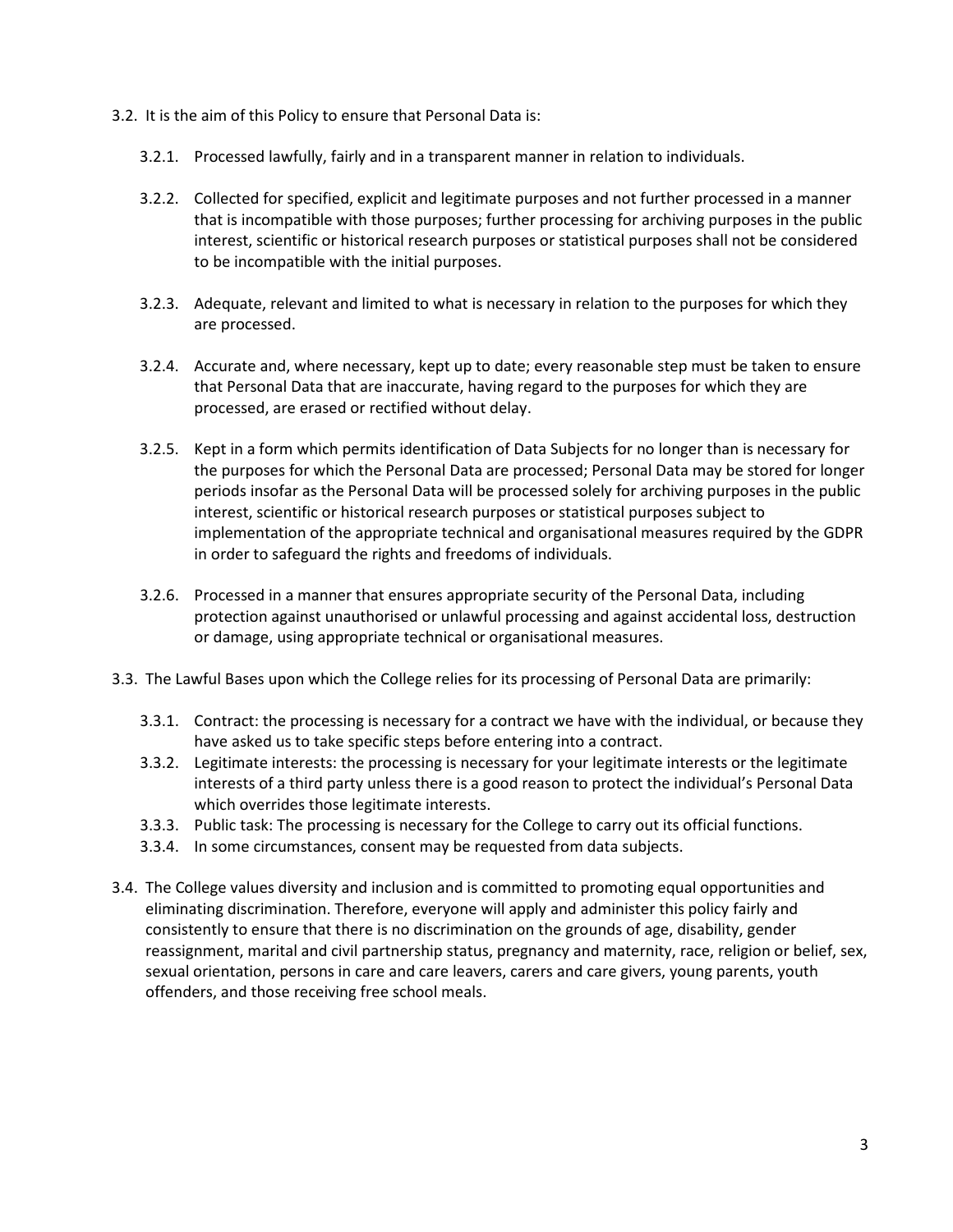# **4. Responsibilities**

4.1. It is the responsibility of the Governors and the Executive Leadership Team to:

- Ensure that the College has a nominated Data Protection Officer (DPO)
- Ensure that appropriate systems and procedures exist in order to comply with Data Protection legislation. Procedures are listed in section 6
- Ensure that the College maintains registration with the Information Commissioner's Office
- Ensure that the College provides all staff and students and other relevant users with information about the College's Data Protection Policy and associated procedures, to be included in the College Charter, Staff and Student Handbook
- Ensure that the Information Asset Owners and DPO possess the necessary support, knowledge and skills to undertake their roles effectively

4.2. It is the responsibility of the Senior Information Asset Owner to act as data steward to:

- Be accountable to the College that Personal Data held within their business unit is processed in a manner consistent with this Policy
- Oversee the work of the Information Asset Owner within their business unit

4.3. It is the responsibility of the Information Asset Owner to act as data steward to:

- Lead and foster a culture that values, protects and uses Personal Data lawfully for the success of the organisation and benefit of our students and stakeholders
- Know what information comprises or is associated with the asset, and understand the nature and justification of information flows to and from the asset
- Know who has access to the asset and why, whether it be system or information to ensure access is monitored and compliant with policy
- Understand and address risks to the asset, and provide assurance to the Executive Leadership Team and Governors that risks are being addressed

4.4. It is the responsibility of the Data Protection Officer (DPO) to:

- Monitor data protection compliance against privacy rights, data protection law (including General Data Protection Regulations) and internal data protection policies and procedures, ensuring that compliance checking activities are undertaken regularly
- Report to the Executive Leadership Team and Audit Committee annually, regarding the College's compliance with Data Protection Policy and Procedures
- Provide training and awareness-raising to staff
- Provide expert advice, guidance, and information to the College and those processing Personal Data regarding their legal obligations
- Provide advice and actively support the process of Data Protection Impact Assessments, ensuring privacy by design is embedded into all College developments
- Monitor and provide guidance as necessary in relation to data security breaches
- Liaise with data subjects and provide timely responses to requests
- Maintain appropriate records to enable the College to be able to demonstrate compliance with the law
- Cooperate and liaise with the supervisory authority for Data Protection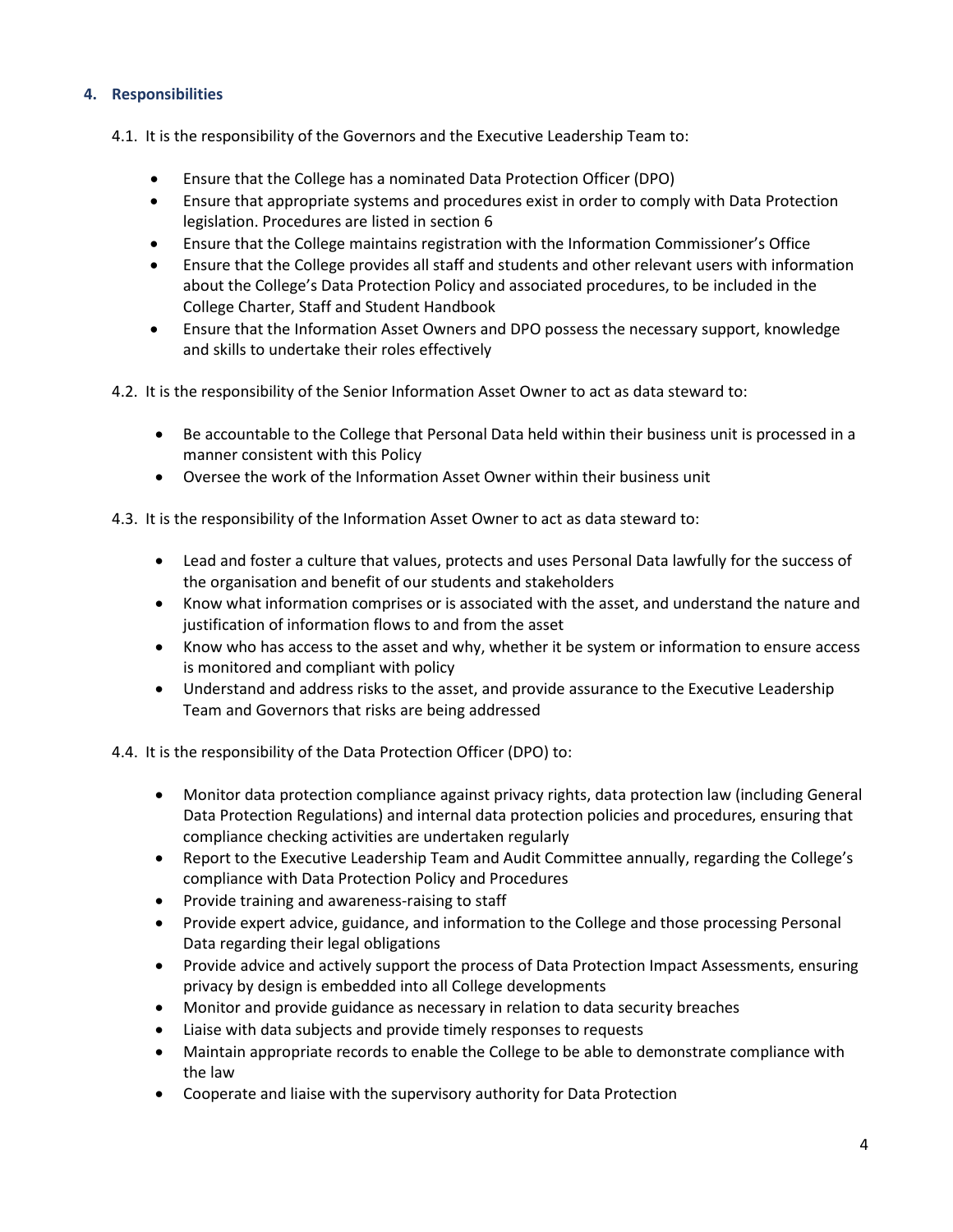- 4.5. It is the responsibility of all students and apprentices to:
	- Ensure that all Personal Data provided to the College is accurate and up to date
	- Ensure that changes to Personal Data e.g. address or name, are notified to the student records data staff either via their teacher or directly

4.6. It is the responsibility of all College employees to:

- Check that any information that they provide to the College in connection with their employment is accurate and up to date
- Inform the College of any changes to information which they have provided, e.g. changes of address. The College cannot be held responsible for any errors in staff members' personal information resulting from the failure of members of staff to do this
- Ensure that any Personal Data they hold about students complies with the Data Protection Principles listed in section 5 of this Policy and that the systems in which Personal Data is stored (relevant filing system) is notified to the Information Asset Owner for inclusion in the Information Asset Register. In particular, staff must ensure that such data is accurate, up-to-date, fair, securely stored and not excessive in relation to its purpose
- Ensure that 'sensitive data' (ie. that relating to the Data Subject's physical or mental health, sexual life, political or religious views, trade union membership, or ethnicity or race) is not held, except with the approval of the College's Data Protection Officer. Such processing must be in line with the College's lawful basis for processing. The exception to this is when the member of staff is satisfied that the processing of such data is necessary because it is in the vital interests of the data subject
- Keep Personal Data confidential it must not be accessed by or disclosed to any student, or other member of staff, unless for normal academic or pastoral purposes, without agreement from the Data Protection Officer, or in line with College policy. Staff should note that unauthorised access or disclosure will usually be a disciplinary matter, and may be considered gross misconduct in some cases. Unauthorised access or disclosure by a staff member knowingly in breach of this policy could result in prosecution of the individual concerned
- Comply with the College's IT Usage Policy
- Check, prior to recording Personal Data, that the data to be recorded is fair, necessary, accurate, securely storable, and not 'sensitive'

# **5. Implementation**

- 5.1. The College is transparent about the purposes for which Personal Data is processed and has clearly articulated Privacy Notices, Information Asset Registers and Data Sharing Agreements and index.
- 5.2. The College embraces the concept of Privacy by Design and has systems in place to ensure that any new system / activity undergoes a Data Protection Impact Assessment (DPIA).
- 5.3. This Policy is implemented through a series of procedures as listed in Section 6 below. To meet the specific obligations of the Data Protection Act 2018 and the GDPR the College will:
	- 5.3.1. With regard to processing Personal Data;
		- Adopt transparent and easily accessible Privacy Statements
		- Complete Data Protection Impact Assessments
		- Ensure we only collect information that is necessary for our lawful purposes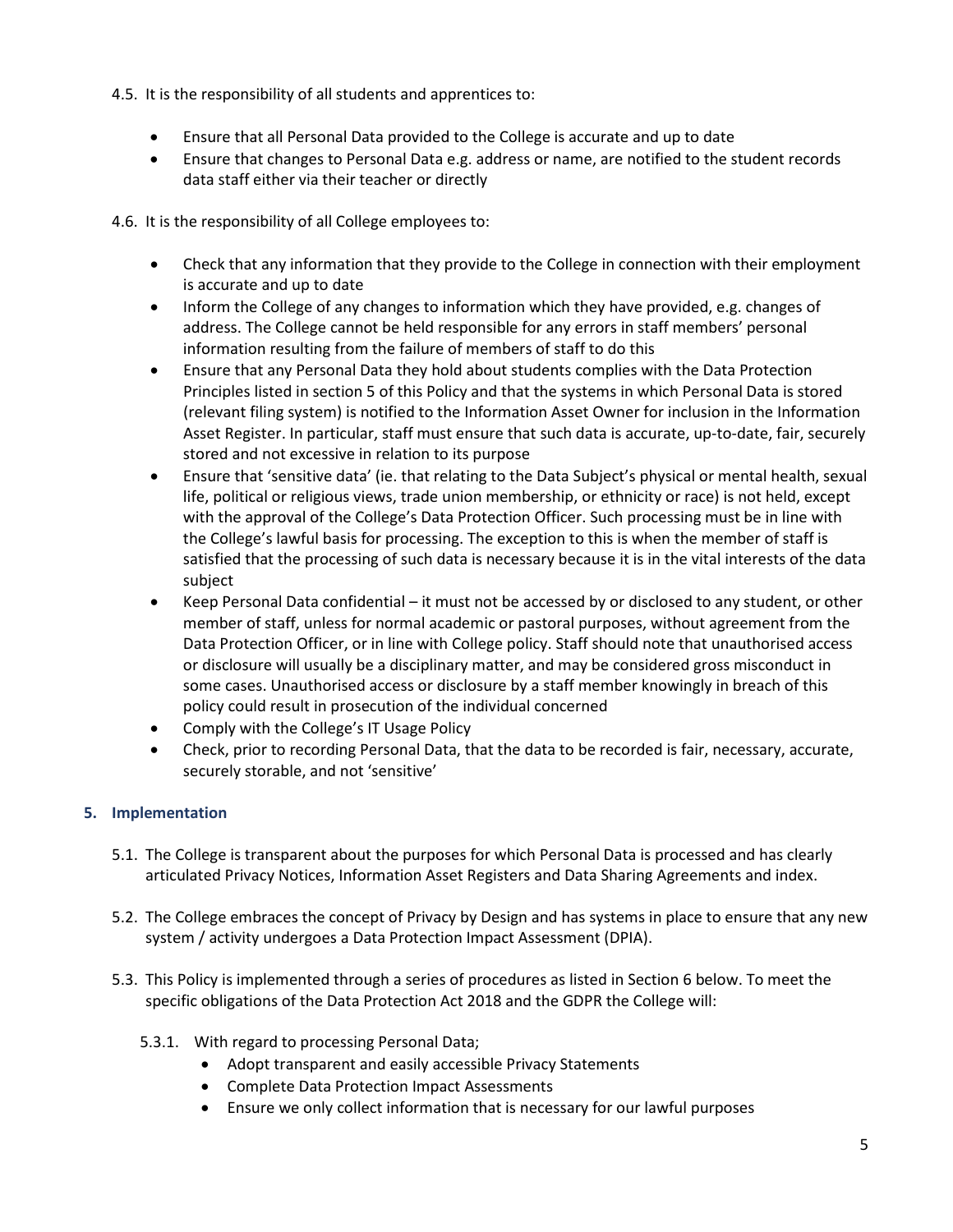- Detail information assets containing Personal Data in an Information Asset Register
- Ensure transparency through the use of robust Privacy Notices
- Ensure the accuracy of the Personal Data held through the use of easy systems for updating personal information
- Ensure we are keeping Personal Data only for as long as is necessary through compliance with a Data Retention and Destruction Schedule
- 5.3.2. With regard to data security; maintain appropriate technologies to maintain the security of all Personal Data from the point of collection to the point of destruction
- 5.3.3. With regard to the storing of data; ensure that Personal Data is not stored outside of the European Economic Area
- 5.3.4. With regard to data breach;
	- Mitigate the risk of data breach through effective training and awareness raising to embed security and prevention practices into everyday practice
	- Ensure appropriate procedures are in place to respond to any potential breach
- 5.3.5. With regard to subject access requests; ensure that appropriate procedures are in place so that data subjects are able to easily apply their individual rights under the GDPR
- 5.3.6. With regard to appointing contractor's with access to Personal Data;
	- Conduct sufficient due diligence to ensure high standards with regard to data protection
	- Require a written Data Sharing Agreement be in place
- 5.4. College employees will receive a copy of this Policy during induction and may receive periodic revisions of this Policy. This Policy does not form part of any contract of employment and the College reserves the right to change this Policy at any time.
- 5.5. This Policy will be maintained on the Education Partnership NE website and College intranet.
- 5.6. For more information about this Policy or data protection in general, please contact the Data Protection Officer at [governance@educationpartnershipne.ac.uk](mailto:governance@educationpartnershipne.ac.uk)
- 5.7. More information regarding data protection can also be found on the Information Commissioner's Office website: [www.ico.org.uk](http://www.ico.org.uk/)
- 5.8. Key Terms
	- 5.8.1. Consent- requires that there is an active agreement between the College and the Data Subject. Where consent is obtained, it must be explicit and not implied if the subject does not actively object.
	- 5.8.2. Data Controller A data controller is an organisation that has full authority to decide how and why Personal Data is to be processed, and that has the overall responsibility for the data. This includes deciding on use, storage and deletion of the data.
	- 5.8.3. Data Processor A processor is responsible for processing Personal Data on behalf of a controller.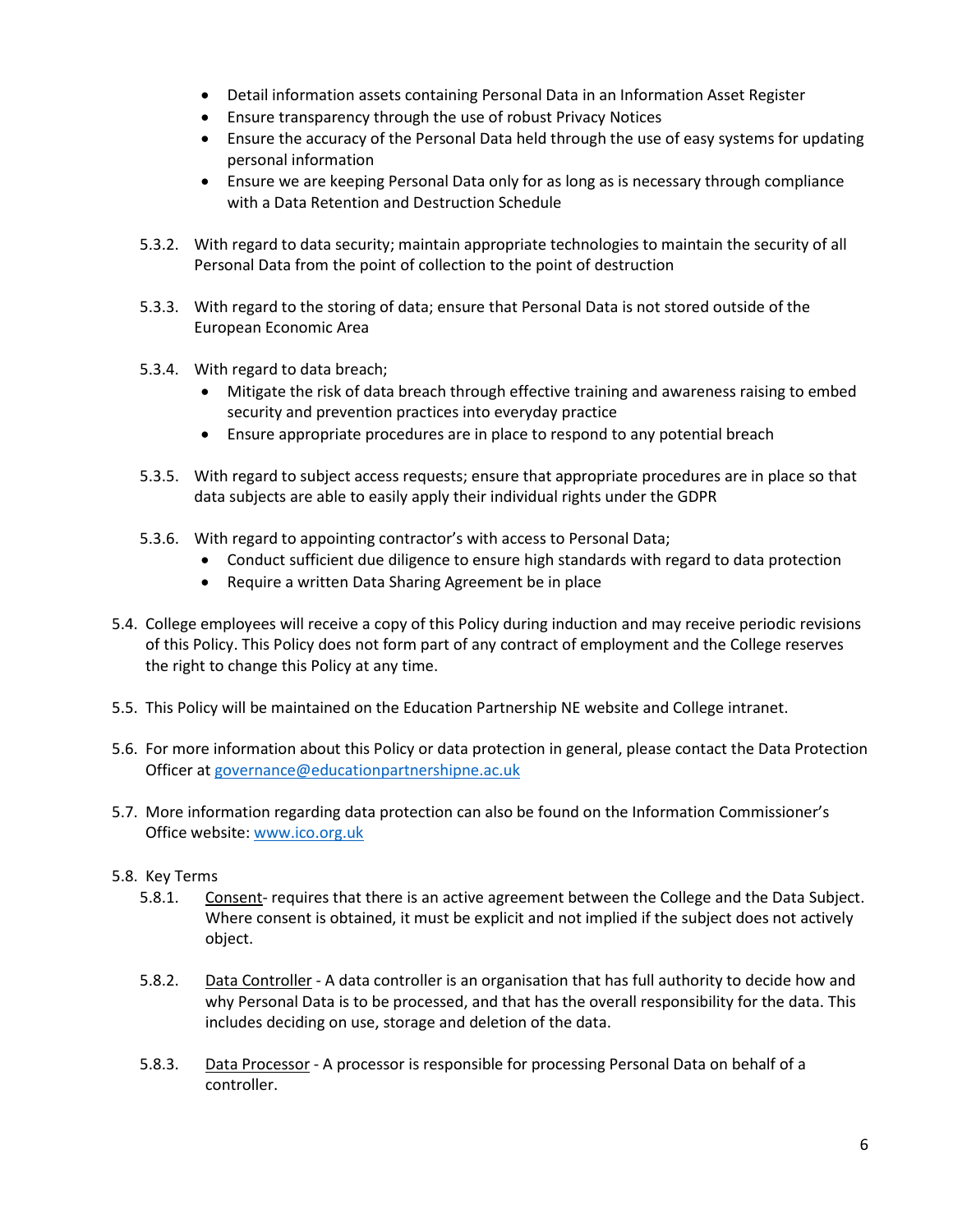- 5.8.4. Data Subject The subject of the data processed. A natural person who can be identified, directly or indirectly from data held.
- 5.8.5. Information Asset An information asset is a body of information, defined and managed as a single unit so it can be understood, shared, protected and exploited effectively.
- 5.8.6. Information Asset Owner A member of senior leadership involved in running the relevant business units of the College. Their role is to understand what information is held, what is added and what is removed, how information is moved, and who has access and why.
- 5.8.7. Personal Data Personal data means information about a natural person who can be identified from that information and other information which is in, or likely to come into, the data controller's possession.
- 5.8.8. Processing Processing is any action taken with Personal Data. This includes the collection, use, disclosure, destruction and holding of data.
- 5.8.9. Relevant Filing System This is a set of information about individuals, held manually or on a computer, which is structured either by name or by another criterion, such as a course title so that specific information is readily accessible to the person using or processing.
- 5.8.10. Sensitive Data (Special Category) Data is considered sensitive if it about an individual's race, political opinions, religious beliefs, trade union membership or non membership, their physical or mental health, sex life or criminal record, genetic data or biometric data.
- 5.8.11. Senior Information Asset Owner A member of executive leadership with strategic responsibility over the relevant business units of the College. Their role is to understand what information is held, what is added and what is removed, how information is moved, and who has access and why.
- 5.8.12. Data subject's rights Under GDPR, data subject's rights are enhanced. Individuals can ask to see the information about themselves that is held on computer and in some paper records. They have the right to receive this information in an electronic, accessible format, free of charge, within 1 month of the request being made. Data subjects also have the right to withdraw consent and to have their Personal Data erased. As the College relies less on consent and more on 'contract' and 'legitimate interests' as a lawful basis for processing, subject requests will always be viewed in conjunction with the prevailing lawful bases.
- 5.8.13. Data Protection Impact Assessment a procedure by which each modified or new system / activity undergoes a risk assessment to identify any potential risks to Personal Data, along with action planning of activities to mitigate risks.

## **6. Associated Documents**

A number of College procedures exist to underpin the Data Protection / GDPR Principles in section 2 and to provide assurance that the College complies with Data Protection legislation. These include procedures relating to:

• Lawful basis for processing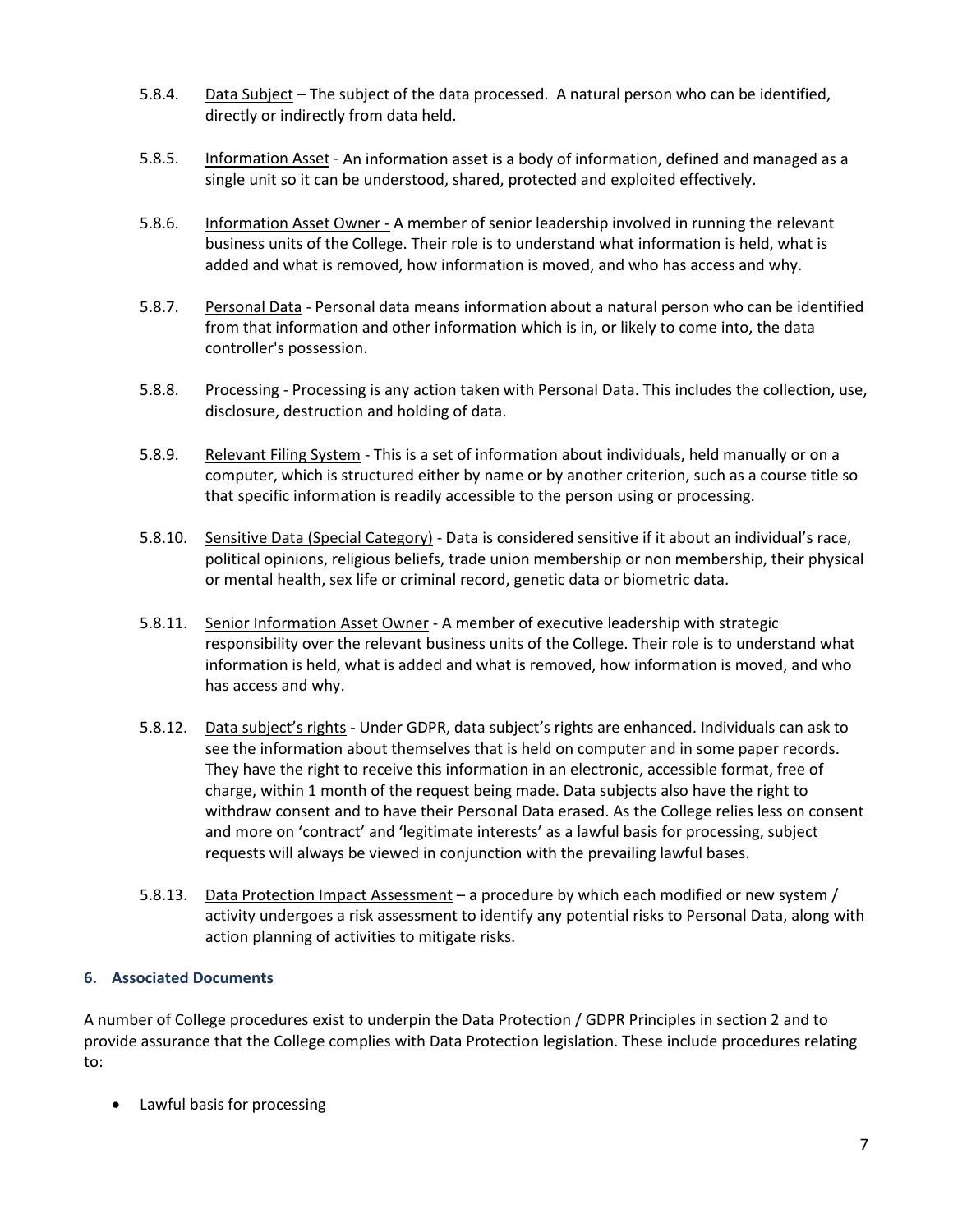- Consent to process
- Updating and accuracy of Personal Data
- Notification and amendments to the Information Asset Register
- Processing security
- Privacy Impact Assessment
- References
- Examination marks
- Data subject rights and subject access requests
- Electronic data and portable devices containing Personal Data
- Data Sharing
- Breach prevention, detection and notification
- Retention, destruction and disposal of Personal Data

#### **7. Policy Monitoring and Review**

- 7.1. This Policy will be reviewed every three years or when legislative changes deem it necessary.
- 7.2. Information Asset Owners will undertake an annual audit to ensure compliance with this Policy and to ensure the Policy remains fit for purpose.
- 7.3. The Data Protection Officer will prepare an annual report for presentation to the ELT and Audit Committee providing assurance of compliance with this Policy, the Data Protection Act and GDPR.

#### 8. **Equality Impact Assessment**

| Have you sought consultation on<br>this policy?<br>Details:            |               | <b>Information Asset Owners</b><br>Teams set up for comment and input into the policy                                         |                 |                                                                                                                                                                                                     |  |  |
|------------------------------------------------------------------------|---------------|-------------------------------------------------------------------------------------------------------------------------------|-----------------|-----------------------------------------------------------------------------------------------------------------------------------------------------------------------------------------------------|--|--|
|                                                                        |               |                                                                                                                               |                 |                                                                                                                                                                                                     |  |  |
| Could a particular group<br>be affected (negatively or<br>positively)? | Impact<br>Y/N | <b>Description of Impact</b>                                                                                                  | <b>Evidence</b> | Mitigation/<br><b>Justification</b>                                                                                                                                                                 |  |  |
| Protected characteristics under the Equality Act 2010                  |               |                                                                                                                               |                 |                                                                                                                                                                                                     |  |  |
| Age                                                                    | N             |                                                                                                                               |                 |                                                                                                                                                                                                     |  |  |
| Disability                                                             | Y             | The requirement for the<br>Data Subject to make<br>data access request in<br>writing may<br>disadvantage some<br>individuals. |                 | The procedure<br>has, therefore,<br>been amended<br>in order to allow<br>students or staff<br>to make such<br>requests by<br>either personal<br>representation,<br>electronically or<br>in writing. |  |  |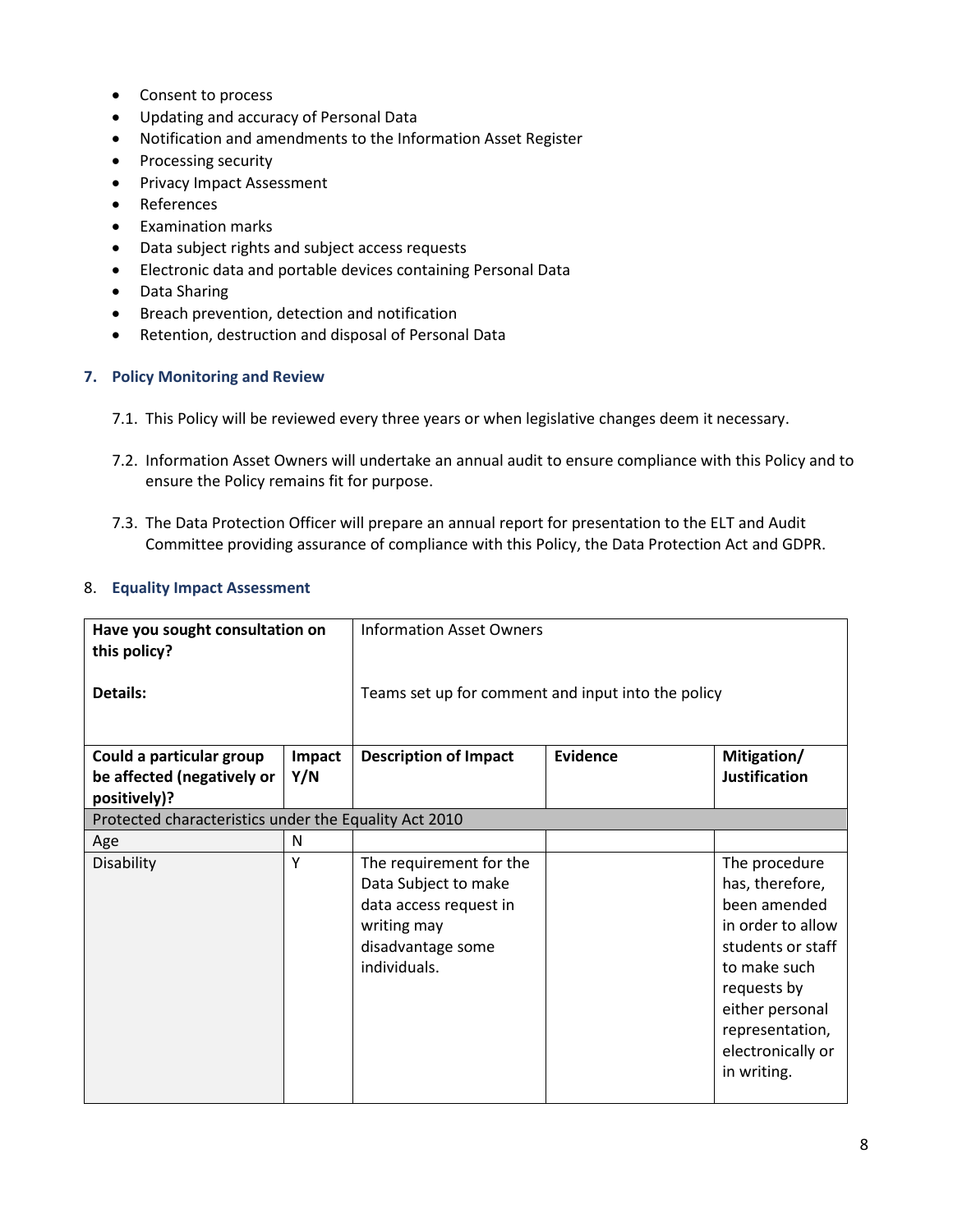|                                        |              | Those with visual       | Privacy                       |
|----------------------------------------|--------------|-------------------------|-------------------------------|
|                                        |              | impairments may have    | Statements to                 |
|                                        |              | trouble reading Privacy | be made                       |
|                                        |              | <b>Statements</b>       | available in                  |
|                                        |              |                         | large print                   |
|                                        |              |                         |                               |
|                                        |              |                         | Website to                    |
|                                        |              |                         | meet the Public               |
|                                        |              |                         | Sector Bodies                 |
|                                        |              |                         | (Websites and                 |
|                                        |              |                         | Mobile                        |
|                                        |              |                         | Applications)                 |
|                                        |              |                         | (No. 2)                       |
|                                        |              |                         | Accessibility                 |
|                                        |              |                         | Regulations                   |
|                                        |              |                         | 2018                          |
|                                        |              |                         |                               |
| Gender Reassignment                    | Υ            | College systems may not | Our student ILR               |
|                                        |              | allow for inclusion of  | is a system we                |
|                                        |              | acquired gender or      | are required to               |
|                                        |              | preferred name          | use by the ESFA               |
|                                        |              |                         | and therefore                 |
|                                        |              |                         | cannot modify                 |
|                                        |              |                         |                               |
|                                        |              |                         | Where we are                  |
|                                        |              |                         | able, the College             |
|                                        |              |                         | will use the                  |
|                                        |              |                         | acquired gender               |
|                                        |              |                         | and preferred                 |
|                                        |              |                         | name of data                  |
|                                        |              |                         | subjects and will<br>maintain |
|                                        |              |                         | appropriate                   |
|                                        |              |                         | records                       |
|                                        |              |                         |                               |
| Marriage and Civil                     | $\mathsf{N}$ |                         |                               |
| Partnership                            |              |                         |                               |
| Pregnancy and maternity                | $\mathsf{N}$ |                         |                               |
| Race                                   | N            |                         |                               |
| Religion or belief                     | N            |                         |                               |
| Sex                                    | $\mathsf{N}$ |                         |                               |
| <b>Sexual Orientation</b>              | $\mathsf{N}$ |                         |                               |
| Additional characteristics to consider |              |                         |                               |
| Young Persons in Care &                | $\mathsf{N}$ |                         |                               |
| <b>Care Leavers</b>                    |              |                         |                               |
| Young Carers & Care                    | ${\sf N}$    |                         |                               |
| Givers                                 |              |                         |                               |
| <b>Young Parents</b>                   | ${\sf N}$    |                         |                               |